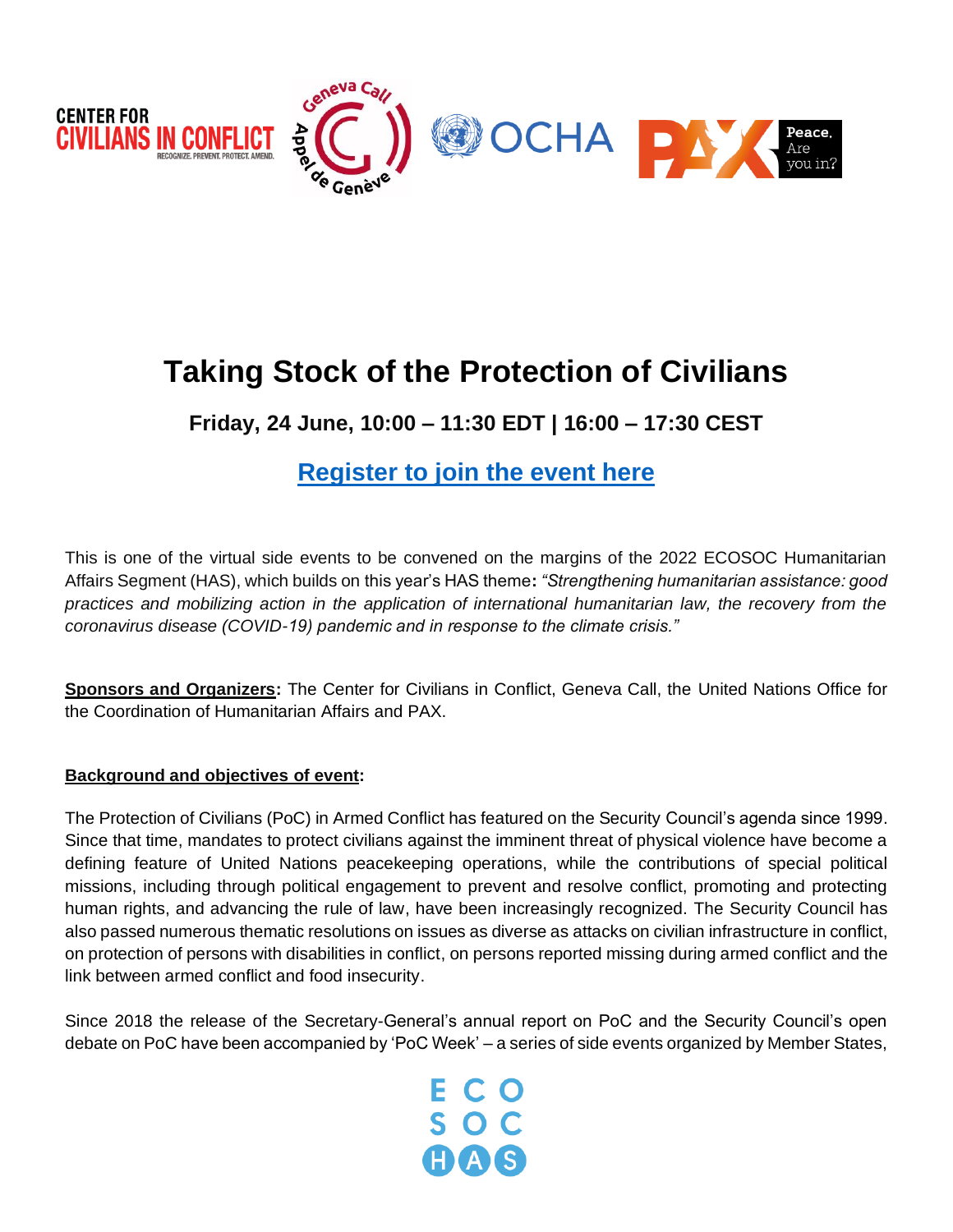United Nations entities and non-governmental organizations focusing on a range of issues falling under the Security Council's PoC agenda: compliance; accountability; urban warfare and the impact of the use of explosive weapons in populated areas (EWIPA); humanitarian access; the protection of medical care in conflict; conflict and hunger; the role of peace operations in protecting civilians, protection of civilians and the environment; the protection of children; sexual violence in conflict; the inclusion of persons with disabilities; etc. PoC Week has grown over the years, in terms of the number of events, the number of sponsors and organizers and the number and seniority of participants.

As part of the 2022 ECOSOC Humanitarian Affairs Segment, the Center for Civilians in Conflict, Geneva Call, the United Nations Office for the Coordination of Humanitarian Affairs and PAX will host a virtual side event to take stock of progress on the PoC agenda in the aftermath PoC Week. The panel will examine this through the lens of different thematic issues, such as:

- Protection of medical care in conflict and implementation of SC resolution 2286
- Urban warfare and the use of explosive weapons in populated areas
- The role of peace operations
- Conflict and hunger and SC resolution 2417
- Engagement with parties to conflict for PoC

The panel will also examine the role and further potential of PoC Week to garner attention, foster discussion, exchange good practice and encourage progress on key issues.

# **Discussion points or guiding questions:**

- 1. What progress has been observed around specific PoC issues?
- 2. What are the challenges to progress and where do opportunities lie?
- 3. How has PoC Week been helpful? How can PoC Week better contribute to taking issues forward?
- 4. How can Member States and/or parties to conflict be supported or encouraged to take action?

# **Format of the side event:**

The event will take place virtually and consist of a panel discussion, followed by Q & A. Panelists will assess progress on the Protection of Civilians through the lens of different thematic issues from practitioner and Member State perspectives and reflect on the role and further potential of PoC Week.

**Chair and moderator:** Mr. Aurelien Buffler, UN Office for the Coordination of Humanitarian Affairs